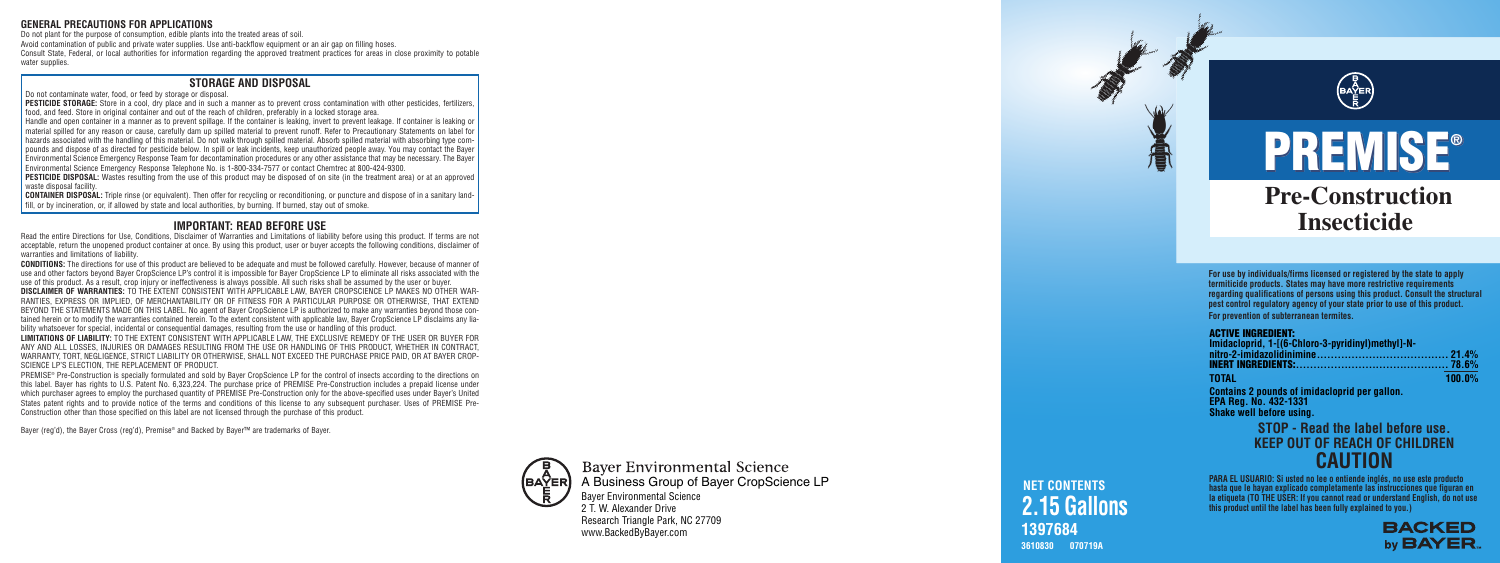| <b>FIRST AID</b>                                                                                                                                                                                                         |                                                                                                                                                                                                                                                                                          |  |
|--------------------------------------------------------------------------------------------------------------------------------------------------------------------------------------------------------------------------|------------------------------------------------------------------------------------------------------------------------------------------------------------------------------------------------------------------------------------------------------------------------------------------|--|
| <b>If Swallowed</b>                                                                                                                                                                                                      | • Call a poison control center or doctor immediately for treatment advice.<br>• Have person sip a glass of water if able to swallow.<br>• Do not induce vomiting unless told to do so by a poison control center or doctor.<br>• Do not give anything by mouth to an unconscious person. |  |
| If on Skin<br>or Clothing                                                                                                                                                                                                | • Take off contaminated clothing.<br>• Rinse skin immediately with plenty of soap and water for 15 to 20 minutes.<br>• Call a poison control center or doctor for treatment advice.                                                                                                      |  |
| If in Eyes                                                                                                                                                                                                               | • Hold evelids open and rinse slowly and gently with water for 15 to 20 minutes.<br>• Remove contact lenses, if present, after the first 5 minutes, then continue rinsing eye.<br>• Call a poison control center or doctor for treatment advice.                                         |  |
| <b>HOT LINE NUMBER</b><br>Have the product container or label with you when calling a poison control center or doctor, or going for treatment. You may also con-<br>tact 1-800-334-7577 for emergency medical treatment. |                                                                                                                                                                                                                                                                                          |  |
| <b>NOTE TO PHYSICIAN</b><br>No specific antidote is available. Treat patient symptomatically.                                                                                                                            |                                                                                                                                                                                                                                                                                          |  |

#### **PRECAUTIONARY STATEMENTS**

#### **HAZARDS TO HUMANS AND DOMESTIC ANIMALS**

**CAUTION:** Harmful if swallowed, inhaled, or absorbed through skin. Avoid contact with skin, eyes, or clothing. Wash thoroughly with soap and water after handling. Remove contaminated clothing and wash before reuse. Keep children or pets away from treated area until dry. When treating adiacent to an existing structure, the applicator must check the area to be treated, and immediately adjacent areas of the structure, for visible and accessible cracks and holes to prevent any leaks or significant exposures to persons occupying the structure. People present or residing in the structure during application must be advised to remove their pets and themselves from the structure if they see any signs of leakage. After application, the applicator is required to check for leaks. All leaks resulting in the deposition of termiticide in locations other than those prescribed on this label must be cleaned up prior to leaving the application site. Do not allow people or pets to contact contaminated areas or to reoccupy contaminated areas of the structure until the clean up is completed.

#### **Personal Protective Equipment**

**MIXING:** Refer to Mixing Table for proper amount of PREMISE® Pre-Construction Insecticide to be used. Mix the termiticide use dilution in the following manner. Fill tank 1/4 to 1/3 full. If using large sprayer, start pump to begin bypass agitation and place end of treating tool in tank to allow circulation through hose. Add appropriate amount of PREMISE Pre-Construction Insecticide. Add remaining amount of water. Let pump run and allow recirculation through the hose for 2 to 3 minutes.

All pesticide handlers (mixers, loaders, and applicators) must wear long-sleeved shirt and long pants, socks, shoes, and chemical-resistant gloves made of waterproof material such as barrier laminate, butyl rubber, nitrile rubber, neoprene rubber, polyethylene, polyvinyl chloride or viton. After the product is diluted in accordance with label directions for use, shirt, pants, socks, shoes must be worn. In addition: all pesticide handlers must wear protective eyewear when working in a non-ventilated space or when applying termiticide by rodding or sub-slab injection.

It is recommended that application volumes described in the PREMISE Pre-Construction Insecticide "DIRECTIONS FOR USE" be used whenever possible. However, where soil conditions will not accept application of 4 gallons of PREMISE Pre-Construction Insecticide per 10 linear feet, twice the PREMISE Pre-Construction Insecticide concentration may be applied in 2 gallons of solution per 10 linear feet. For example, if 0.05% is the correct use rate to be applied in 4 gallons of water, then 2 gallons of 0.1% dilution may be used per 10 linear feet to deliver an equivalent amount of PREMISE Pre-Construction Insecticide per unit of soil.

#### **ENVIRONMENTAL HAZARDS**

This product is highly toxic to aquatic invertebrates. Do not apply directly to water, to areas where surface water is present or to intertidal areas below the mean high water mark. Do not contaminate water when disposing of equipment washwaters. Apply this product only as specified on this label.

Extreme care must be taken to avoid runoff. Apply only to soil or other fill substrate that will accept the solution at the specified rate. Do not treat soil that is water-saturated or frozen or in any conditions where run-off or movement from the treatment area (site) is likely to occur.

Do not apply at a lower dosage and/or concentration than specified on this label for application prior to installation of the finished grade. Prior to each application, applicators must notify the general contractor, construction superintendent, or similar responsible party, of the intended termiticide application and intended sites of application and instruct the responsible person to notify construction workers and other individuals to leave the area to be treated during application and until the termiticide is absorbed into the soil.

## **DIRECTIONS FOR USE**

#### **It is a violation of Federal law to use this product in a manner inconsistent with its labeling.**

Structures that contain wells or cisterns within the foundation of the structure can only be treated using the treated backfill method described in the treatment around wells and cisterns section of this label. Consult state and local specifications for recommended distances of wells from treated area, or if such regulations do not exist, refer to Federal Housing Administration Specifications (H.U.D.) for guidance.

#### **Do not formulate this product into other end-use products.**

#### **APPLICATION VOLUME**

#### **CONTROL – GENERAL**

Treatment standards for subterranean termite control may vary due to regulations, treatment procedures, soil types, construction practices and other factors. The purpose of chemical soil treatment for termite control is to establish a continuous chemical treated zone (horizontal and/or vertical as needed) between the wood and other cellulose material in the structure and the termite colonies in the soil. Follow all federal, state, and local regulations and treatment standards for protection of a structure from termites. In some instances where an aerial or above ground colony is established, supplemental treatments to control the termites, landscape modifications, and/or structural repairs may be needed to deprive termites of a moisture source. Use a 0.05% dilution based on local recommendations. Generally a 0.05% dilution is used for typical control situations.

#### **PRE-CONSTRUCTION TREATMENT**

**Structures With Adjacent Wells/Cisterns and/or Other Water Bodies:** Applicators must inspect all structures with nearby water sources such as wells, cisterns, surface ponds, streams, and other bodies of water and evaluate, at a minimum, the treatment recommendations listed below prior to making an application.

**CONCRETE SLAB-ON-GROUND OR BASEMENTS:** Apply an overall treatment to the entire surface of soil or other substrate to be covered by the slab including areas to be under carports, porches, basement floor and entrance platforms. Apply at the rate of 1 gallon of solution to accurately and uniformly cover 10 square feet. If fill under slab is gravel or other coarse aggregate, apply at the rate of 1.5 gallons or sufficient volume of solution to accurately and uniformly cover 10 square feet. In addition, apply 4 gallons of solution (see APPLICATION VOLUME) per 10 linear feet to provide a uniform treated zone in soil at critical areas such as along the inside of foundation walls, and around plumbing, bath traps, utility services, and other features that will penetrate the slab.

> When a structure is not known to be reinfested and the treated zone is not disturbed, but where the structure was last treated five or more years ago, retreatment may be performed if, in the judgement of the applicator, it is necessary to ensure adequate protection of the structure. In determining the timing of any retreatment, the applicator should consider efficacy and/or degradation data and/or site-specific conditions and previous experience that indicate a vulnerability of the structure to termite attack.

After completion of grading, make an application by trenching or trenching and rodding around the slab or foundation perimeter. Rodding may be done from the bottom of a shallow trench. When rodding, rod holes must be spaced in a manner that will allow for a continuous chemical treated zone, not to exceed 12 inches, to be deposited along the treated area. Rod holes should not extend below the footing. Apply 4 gallons of solution (see APPLICATION VOLUME) per 10 linear feet, per foot of depth to provide a uniform treated zone. When trenching, the trench along the outside foundation should be about 6 inches in width and 6 inches in depth. Use a low-pressure spray (not to exceed 25 PSI at the treatment tool when the valve is open) to treat soil which will be placed in the trench after rodding. Mix the spray solution with soil as it is being placed in the trench. When treating voids in hollow masonry units, use 2 gallons of solution per 10 linear feet of wall. Apply solution so it will reach the footing by injecting into the lower areas of the wall, just above the floor or footing. When treating foundations deeper than 4 feet, apply the termiticide as the backfill is being replaced, or if the construction contractor fails to notify the applicator to permit this, treat the foundation to a minimum depth of 4 feet after the backfill has been installed. The applicator must trench and rod into the trench or trench along the foundation walls and around pillars and other foundation elements, at the rate prescribed from grade to a minimum depth of 4 feet. When the top of the footing is exposed, the applicator must treat the soil adjacent to the footing to a depth not to exceed the bottom of the footing. However, in no case should a structure be treated below the footing.

Rodding in trench followed by flooding of trench and treatment of backfill may provide a better opportunity to achieve a continuous chemical treated zone than using soil rodding alone to establish a vertical termiticide treated zone.

**CRAWL SPACES:** Application must be made by trenching or trenching and rodding downward along the inside and outside of foundation walls, around piers, interior supports in contact with soil, plumbing, and utility services. Apply 4 gallons of solution (see APPLICATION VOLUME) per 10 linear feet, per foot of depth to provide a uniform treated zone. Rodding may be done from the bottom of a shallow trench to top of the footing or a minimum of 4 feet. When rodding, rod holes must be spaced in a manner that will allow for a continuous chemical treated zone to be deposited along the treated area. Rod holes should not extend below the footing. When trenching, the trench should be about 6 inches wide and 6 inches deep. Use a low pressure spray to treat soil which will be placed in the trench, mixing the spray solution with soil as it is being placed

**HOLLOW BLOCK FOUNDATIONS OR VOIDS:** Hollow block foundations or voids in masonry resting on the footing may be treated to provide a continuous chemical treated zone in the voids at the footing. Apply 2 gallons of solution per 10 linear feet to the lower part of the void so that it reaches the top of the footing or soil. Treatment of voids in block or rubble foundation walls must be closely examined. Applicators must inspect areas of possible runoff as a precaution against application leakage in the treated areas. Some areas may not be treatable or may require mechanical alteration prior to treatment. All leaks resulting in the deposition of termiticide in locations other than those prescribed on this label must be cleaned up prior to leaving the application site (refer to Precautionary Statements). Do not allow people or pets to contact or reoccupy the contaminated areas of the structure until the clean up is completed.

**TREATMENT AROUND WELLS AND CISTERNS:** Do not contaminate wells or cisterns.

**Structures With Wells/Cisterns Inside Foundations:** Structures that contain wells or cisterns within the foundation of a structure can only be treated using the following techniques:

in the trench. of grade.

1. Do not apply within 5 feet of any well or cistern by rodding and/or trenching or by the backfill method. Treat soil between 5 and 10 feet from the well or cistern by the backfill method only. Treatment of soil adjacent to water pipes within 3 feet of grade should only be done by the backfill method.

a. Trench and remove soil to be treated onto heavy plastic sheeting or similar material or into a wheelbarrow.

b. Treat the soil at the rate of 4 gallons of solution per 10 linear feet per foot of depth of the trench, or 1 gallon per 1.0 cubic feet of soil. Mix thoroughly into the soil taking care to contain the liquid and prevent runoff or spillage.

c. After the treated soil has absorbed the solution, replace the soil into the trench.

1. Prior to treatment, if feasible, expose the water pipe(s) coming from the well to the structure, if the pipe(s) enter the structure within 3 feet

2. Prior to treatment applicators are advised to take precautions to limit the risk of applying the termiticide into subsurface drains that could empty into any bodies of water. These precautions include evaluating whether application of the termiticide to the top of the footer may result in contamination of the subsurface drain. Factors such as depth to the drain system and soil type and degree of compaction should be taken into account in determining the depth of treatment.

3. When appropriate (i.e., on the water side of the structure), the treated backfill technique (described above) can also be used to minimize offsite movement of the termiticide.

#### **RETREATMENT**

Retreatment for subterranean termites can only be performed if there is clear evidence of reinfestation or disruption of the treated zone due to construction, excavation, or landscaping and/or evidence of the breakdown of the termiticide treated zone in the soil. These vulnerable or reinfested areas may be retreated in accordance with application techniques described in this product's labeling. The timing and type of these retreatments will vary, depending on factors such as termite pressure, soil types, soil conditions and other factors which may reduce the effectiveness of the treated zone. Retreatment may be made as either a spot or complete treatment.

**Annual retreatment of the structure is prohibited unless there is clear evidence that reinfestation or treated zone disruption has occurred. When another registered termite control product/system is used** as the primary treatment for prevention or control of subterranean termites and is applied to all label-specified areas, PREMISE may be applied as a spot application in a secondary treatment to critical areas of the structure including plumbing and utility entry sites, bath traps, expansion joints, foundation cracks, the outside foundation wall, and areas of known or suspected activity at either a pre-construction or post-construction timing. These secondary treatments must be made applied in amounts and concentration in accordance with label directions relevant to the treatment area(s) to receive the secondary treatment.

|                                                            | MIXING TABLE FOR PREMISE PRE-CONSTRUCTION INSECTICIDE                       |             |                   |      |
|------------------------------------------------------------|-----------------------------------------------------------------------------|-------------|-------------------|------|
|                                                            | <b>GALLONS WATER</b>                                                        | <b>PLUS</b> | 0.05%             |      |
|                                                            | 100                                                                         |             | $27.5$ fl. $oz$ . |      |
|                                                            | 50                                                                          |             | 13.8 f1. oz.      |      |
|                                                            | 25                                                                          |             | 6.9f1.oz.         |      |
|                                                            |                                                                             |             | $0.3$ fl. $oz$ .  |      |
|                                                            | PROPORTIONAL INJECTOR MIXING TABLE FOR PREMISE PRE-CONSTRUCTION INSECTICIDE |             |                   |      |
|                                                            |                                                                             |             |                   |      |
| INJECTOR VOLUME (fl. oz./gal.)<br><b>CONCENTRATION (%)</b> |                                                                             |             |                   |      |
|                                                            | 0.3                                                                         |             |                   | 0.05 |
|                                                            |                                                                             |             |                   |      |

IN-LINE INJECTION: For the desired application rate, use the proportional injector mixing table to determine the amount of PREMISE Pre-Construction Insecticide for a given injection volume of finished emulsion. **CONVERSION KEY:** 128 fl. oz. = 1 gal, 16 fl. oz. = 1 pint, 8 pints = 1 gal, 1 fl. oz. = 29.5 mL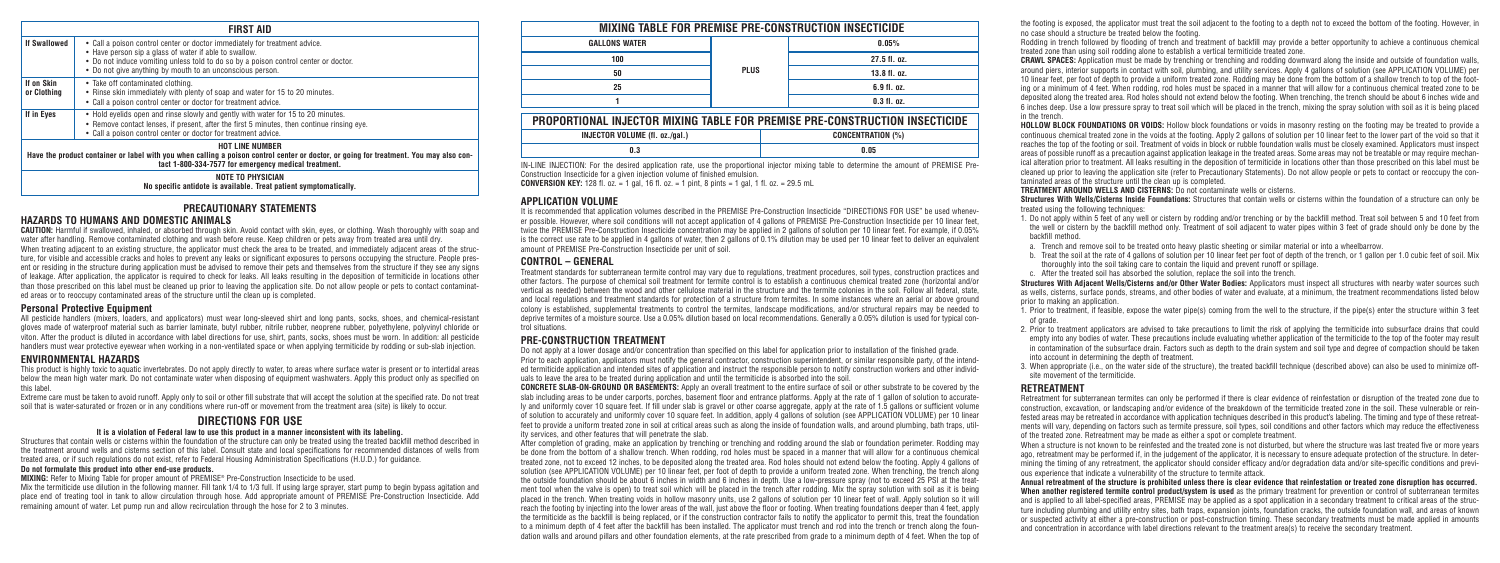# **PREMISE® Pre-Construction Insecticide**

**ACTIVE INGREDIENT:**

| Imidacloprid, 1-[(6-Chloro-3-pyridinyl)methyl] |  |
|------------------------------------------------|--|
|                                                |  |
|                                                |  |
|                                                |  |

TOTAL .....................................................................................100.0%

**Contains 2 pounds of imidacloprid per gallon. EPA Reg. No. 432-1331**

**Shake well before using.**

## **CAUTION STOP - Read the label before use. KEEP OUT OF REACH OF CHILDREN**

PARA EL USUARIO: Si usted no lee o entiende inglés, no use este producto hasta que le hayan explicado completamente las instrucciones que figuran en la etiqueta. (TO THE USER: If you cannot read or understand English, do not use this product until the label has been fully explained to you.)

|                                                                                                                                                                                                                           | <b>FIRST AID</b>                                                                                                                                                                                                                                                                          |
|---------------------------------------------------------------------------------------------------------------------------------------------------------------------------------------------------------------------------|-------------------------------------------------------------------------------------------------------------------------------------------------------------------------------------------------------------------------------------------------------------------------------------------|
| lf<br>Swallowed                                                                                                                                                                                                           | Call a poison control center or doctor immediately<br>for treatment advice.<br>Have person sip a glass of water if able to swallow.<br>Do not induce vomiting unless told to do so by a<br>poison control center or doctor.<br>Do not give anything by mouth to an unconscious<br>person. |
| If on Skin<br>or Clothing                                                                                                                                                                                                 | Take off contaminated clothing.<br>٠<br>Rinse skin immediately with plenty of soap and<br>٠<br>water for 15 to 20 minutes.<br>Call a poison control center or doctor for treatment<br>advice.                                                                                             |
| If in Eyes                                                                                                                                                                                                                | Hold eyelids open and rinse slowly and gently with<br>water for 15 to 20 minutes.<br>Remove contact lenses, if present, after the first 5<br>minutes, then continue rinsing eye.<br>Call a poison control center or doctor for treatment<br>advice.                                       |
| <b>HOT LINE NUMBER</b><br>Have the product container or label with you when calling a poison<br>control center or doctor, or going for treatment. You may also<br>contact 1-800-334-7577 for emergency medical treatment. |                                                                                                                                                                                                                                                                                           |
| <b><i>NOTE TO PHYSICIAN</i></b><br>No specific antidote is available. Treat patient symptomatically.                                                                                                                      |                                                                                                                                                                                                                                                                                           |

**NET CONTENTS: 2.15 Gallons 1397684 3610830 070719A**

#### **PRECAUTIONARY STATEMENTS HAZARDS TO HUMANS AND DOMESTIC ANIMALS**

**CAUTION:** Harmful if swallowed, inhaled, or absorbed through skin. Avoid contact with skin, eyes, or clothing. Wash thoroughly with soap and water after handling. Remove contaminated clothing and wash before reuse. Keep children or pets away from treated area until dry. When treating adjacent to an existing structure, the applicator must check the area to be treated, and immediately adjacent areas of the structure, for visible and accessible cracks and holes to prevent any leaks or significant exposures to persons occupying the structure. People present or residing in the structure during application must be<br>advised to remove their pets and themselves from the structure if they<br>see any signs of leakage. After application, the applicator is required to check for leaks. All leaks resulting in the deposition of termiticide in locations other than those prescribed on this label must be cleaned up prior to leaving the application site. Do not allow people or pets to contact contaminated areas or to reoccupy contaminated areas of the structure until the clean up is completed.

#### **ENVIRONMENTAL HAZARDS**

This product is highly toxic to aquatic invertebrates. Do not apply directly to water, to areas where surface water is present or to intertidal areas below the mean high water mark. Do not contaminate water when disposing of equipment washwaters. Apply this product only as specified on this label.

# **DIRECTIONS FOR USE It is a violation of Federal law to use this product in a manner inconsistent with its labeling.**

**Refer to attached leaflet for complete Directions for Use and Precautionary Statements.**

#### **STORAGE AND DISPOSAL**

Do not contaminate water, food, or feed by storage or disposal. **PESTICIDE STORAGE:** Store in a cool, dry place and in such a manner as to prevent cross contamination with other pesticides, fertilizers, food, and feed. Store in original container and out of the reach of children, preferably in a locked storage area.

Handle and open container in a manner as to prevent spillage. If the container is leaking, invert to prevent leakage. If container is leaking or material spilled for any reason or cause, carefully dam up spilled material to prevent runoff. Refer to Precautionary Statements on label for hazards associated with the handling of this material. Do not walk through spilled material. Absorb spilled material with absorbing type compounds and dispose of as directed for pesticide below. In spill or leak incidents, keep unauthorized people away. You may contact the Bayer Environmental Science Emergency Response Team for decontamination procedures or any other assistance that may be necessary. The Bayer Environmental Science Emergency Response Telephone No. is 1-800-334-7577 or contact<br>Chemtrec at 800-424-9300.<br>**PESTICIDE DISPOSAL:** Wastes resulting from the use of this

product may be disposed of on site (in the treatment area) or at an

approved waste disposal facility. **CONTAINER DISPOSAL:** Triple rinse (or equivalent). Then offer for recycling or reconditioning, or puncture and dispose of in a sanitary landfill, or by incineration, or, if allowed by State and local authorities, by burning. If burned, stay out of smoke.



**Bayer Environmental Science** A Business Group of Bayer CropScience LP Bayer Environmental Science 2 T. W. Alexander Drive Research Triangle Park, NC 27709 www.BackedByBayer.com

## 6.75"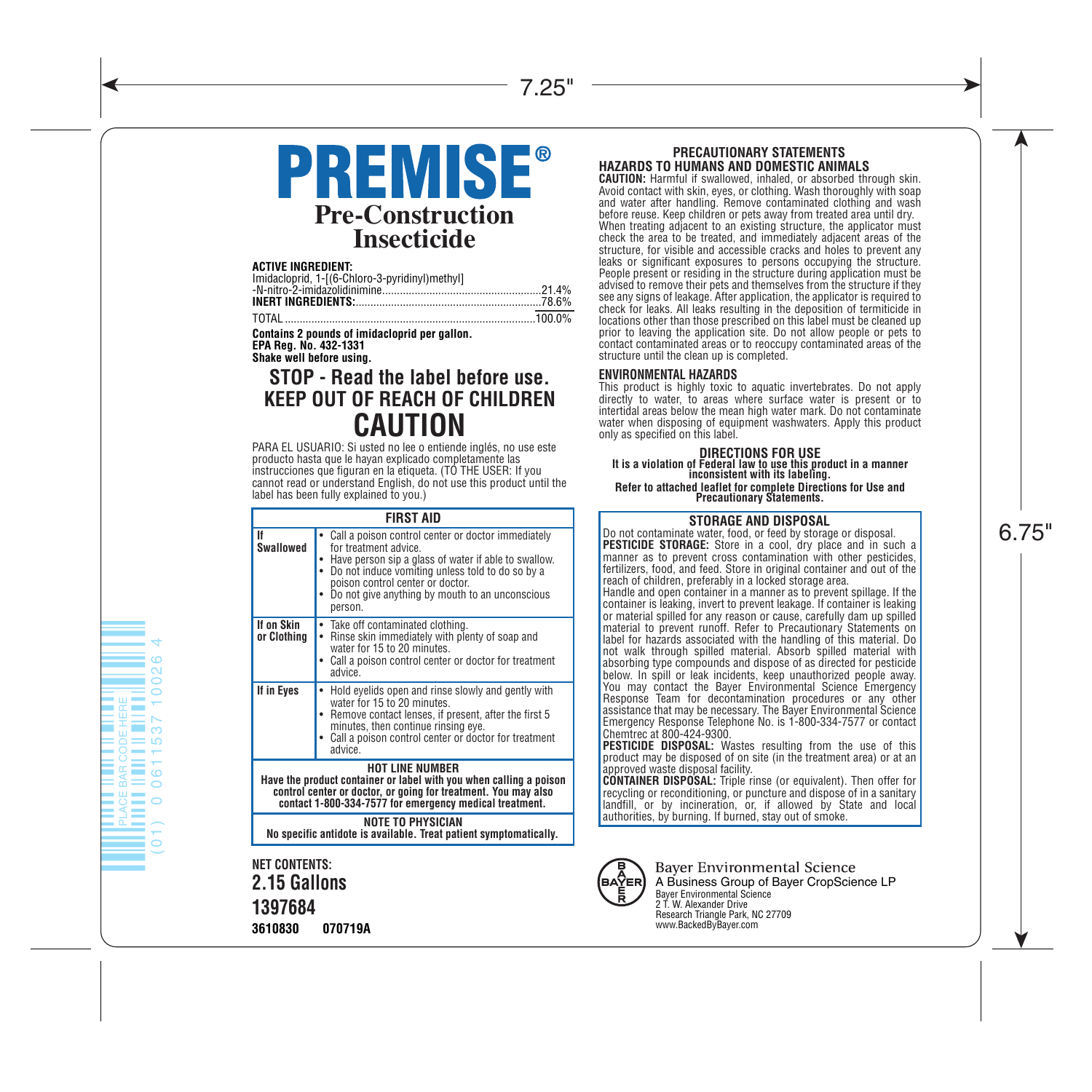

# **Pre-Construction Insecticide** PREMISE ® PREMISE®

**For use by individuals/firms licensed or registered by the state to apply termiticide products. States may have more restrictive requirements regarding qualifications of persons using this product. Consult the structural pest control regulatory agency of your state prior to use of this product.**

**For prevention of subterranean termites.**

## ACTIVE INGREDIENT:

| Imidacloprid, 1-[(6-Chloro-3-pyridinyl)methyl]-N-    |           |
|------------------------------------------------------|-----------|
|                                                      |           |
|                                                      |           |
| <b>TOTAL</b>                                         | $100.0\%$ |
| <b>Contains 2 pounds of imidacloprid per gallon.</b> |           |

**EPA Reg. No. 432-1331 Shake well before using.**

## **CAUTION STOP - Read the label before use. KEEP OUT OF REACH OF CHILDREN**

**PARA EL USUARIO: Si usted no lee o entiende inglés, no use este producto hasta que le hayan explicado completamente las instrucciones que figuran en la etiqueta (TO THE USER: If you cannot read or understand English, do not use this product until the label has been fully explained to you.)**



**1397684 3610830 070719A NET CONTENTS 2.15 Gallons**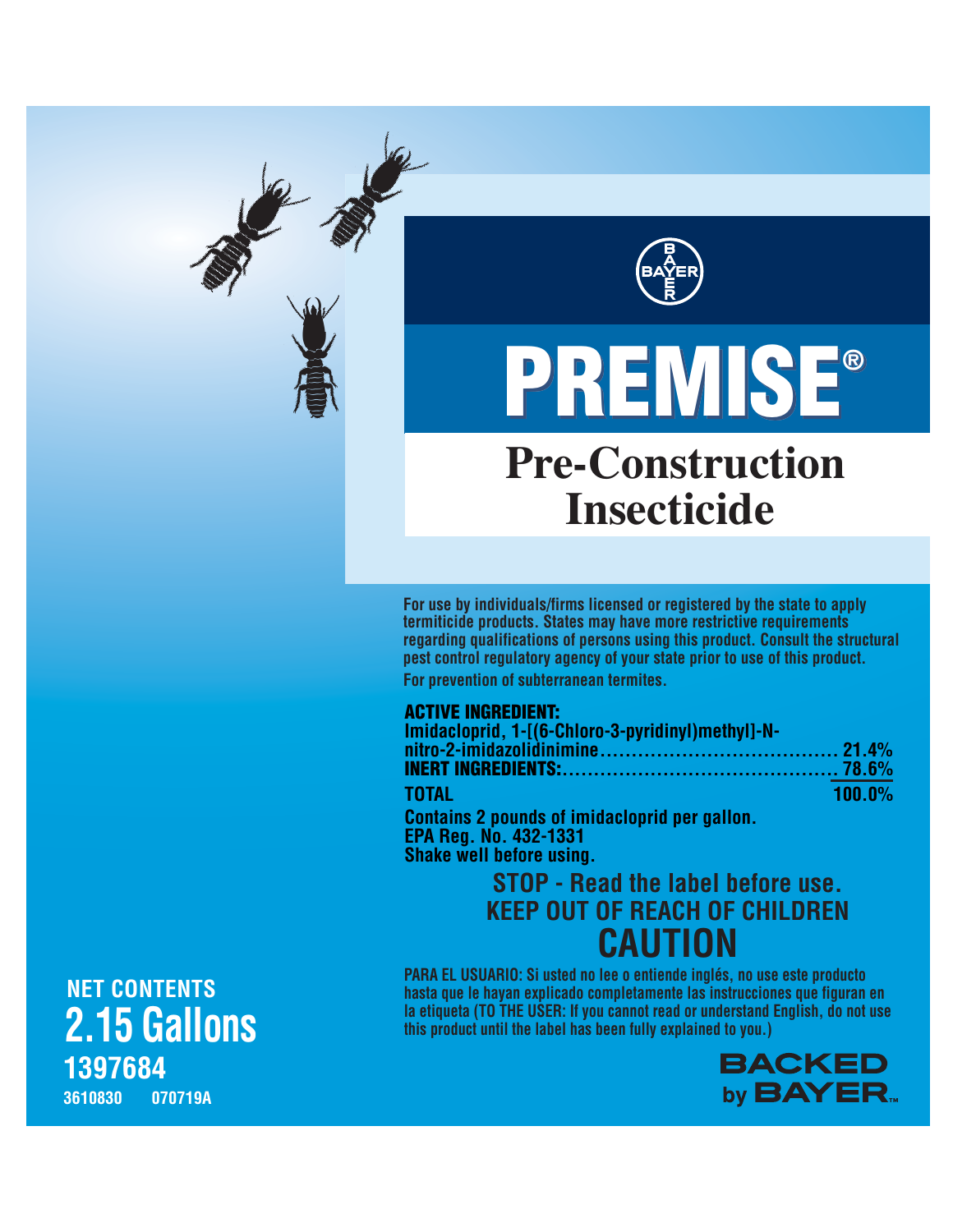| <b>FIRST AID</b>                                                                                                                                                                                                         |                                                                                                                                                                                                                                                                                          |  |
|--------------------------------------------------------------------------------------------------------------------------------------------------------------------------------------------------------------------------|------------------------------------------------------------------------------------------------------------------------------------------------------------------------------------------------------------------------------------------------------------------------------------------|--|
| <b>If Swallowed</b>                                                                                                                                                                                                      | • Call a poison control center or doctor immediately for treatment advice.<br>• Have person sip a glass of water if able to swallow.<br>• Do not induce vomiting unless told to do so by a poison control center or doctor.<br>• Do not give anything by mouth to an unconscious person. |  |
| If on Skin<br>or Clothing                                                                                                                                                                                                | • Take off contaminated clothing.<br>• Rinse skin immediately with plenty of soap and water for 15 to 20 minutes.<br>• Call a poison control center or doctor for treatment advice.                                                                                                      |  |
| If in Eyes                                                                                                                                                                                                               | • Hold eyelids open and rinse slowly and gently with water for 15 to 20 minutes.<br>• Remove contact lenses, if present, after the first 5 minutes, then continue rinsing eye.<br>• Call a poison control center or doctor for treatment advice.                                         |  |
| <b>HOT LINE NUMBER</b><br>Have the product container or label with you when calling a poison control center or doctor, or going for treatment. You may also con-<br>tact 1-800-334-7577 for emergency medical treatment. |                                                                                                                                                                                                                                                                                          |  |
| <b>NOTE TO PHYSICIAN</b><br>No specific antidote is available. Treat patient symptomatically.                                                                                                                            |                                                                                                                                                                                                                                                                                          |  |

## **PRECAUTIONARY STATEMENTS**

## **HAZARDS TO HUMANS AND DOMESTIC ANIMALS**

**CAUTION:** Harmful if swallowed, inhaled, or absorbed through skin. Avoid contact with skin, eyes, or clothing. Wash thoroughly with soap and water after handling. Remove contaminated clothing and wash before reuse. Keep children or pets away from treated area until dry.

When treating adjacent to an existing structure, the applicator must check the area to be treated, and immediately adjacent areas of the structure, for visible and accessible cracks and holes to prevent any leaks or significant exposures to persons occupying the structure. People present or residing in the structure during application must be advised to remove their pets and themselves from the structure if they see any signs of leakage. After application, the applicator is required to check for leaks. All leaks resulting in the deposition of termiticide in locations other than those prescribed on this label must be cleaned up prior to leaving the application site. Do not allow people or pets to contact contaminated areas or to reoccupy contaminated areas of the structure until the clean up is completed.

## **Personal Protective Equipment**

All pesticide handlers (mixers, loaders, and applicators) must wear long-sleeved shirt and long pants, socks, shoes, and chemical-resistant gloves made of waterproof material such as barrier laminate, butyl rubber, nitrile rubber, neoprene rubber, polyethylene, polyvinyl chloride or viton. After the product is diluted in accordance with label directions for use, shirt, pants, socks, shoes must be worn. In addition: all pesticide handlers must wear protective eyewear when working in a non-ventilated space or when applying termiticide by rodding or sub-slab injection.

## **ENVIRONMENTAL HAZARDS**

This product is highly toxic to aquatic invertebrates. Do not apply directly to water, to areas where surface water is present or to intertidal areas below the mean high water mark. Do not contaminate water when disposing of equipment washwaters. Apply this product only as specified on this label.

Extreme care must be taken to avoid runoff. Apply only to soil or other fill substrate that will accept the solution at the specified rate. Do not treat soil that is water-saturated or frozen or in any conditions where run-off or movement from the treatment area (site) is likely to occur.

## **DIRECTIONS FOR USE**

#### **It is a violation of Federal law to use this product in a manner inconsistent with its labeling.**

Structures that contain wells or cisterns within the foundation of the structure can only be treated using the treated backfill method described in the treatment around wells and cisterns section of this label. Consult state and local specifications for recommended distances of wells from treated area, or if such regulations do not exist, refer to Federal Housing Administration Specifications (H.U.D.) for guidance.

#### **Do not formulate this product into other end-use products.**

**MIXING:** Refer to Mixing Table for proper amount of PREMISE® Pre-Construction Insecticide to be used.

Mix the termiticide use dilution in the following manner. Fill tank 1/4 to 1/3 full. If using large sprayer, start pump to begin bypass agitation and place end of treating tool in tank to allow circulation through hose. Add appropriate amount of PREMISE Pre-Construction Insecticide. Add remaining amount of water. Let pump run and allow recirculation through the hose for 2 to 3 minutes.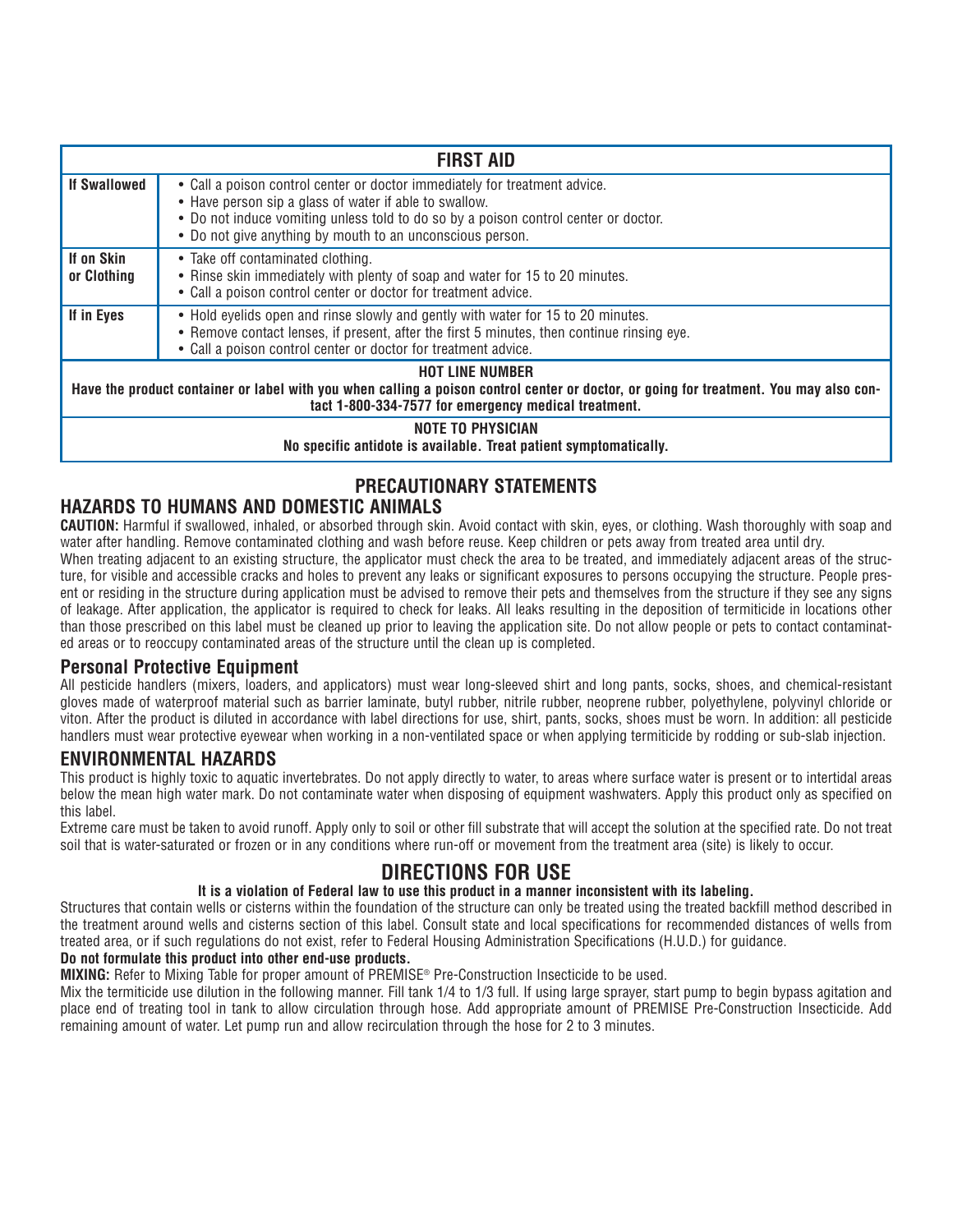| <b>MIXING TABLE FOR PREMISE PRE-CONSTRUCTION INSECTICIDE</b>                |             |               |
|-----------------------------------------------------------------------------|-------------|---------------|
| <b>GALLONS WATER</b>                                                        | <b>PLUS</b> | 0.05%         |
| 100                                                                         |             | 27.5 fl. oz.  |
| 50                                                                          |             | 13.8 fl. oz.  |
| 25                                                                          |             | 6.9 fl. oz.   |
|                                                                             |             | $0.3$ fl. oz. |
|                                                                             |             |               |
| PROPORTIONAL INJECTOR MIXING TABLE FOR PREMISE PRE-CONSTRUCTION INSECTICIDE |             |               |
| <b>INJECTOR VOLUME (fl. oz./gal.)</b><br><b>CONCENTRATION (%)</b>           |             |               |

IN-LINE INJECTION: For the desired application rate, use the proportional injector mixing table to determine the amount of PREMISE Pre-Construction Insecticide for a given injection volume of finished emulsion.

**0.3 0.05**

**CONVERSION KEY:** 128 fl. oz. = 1 gal, 16 fl. oz. = 1 pint, 8 pints = 1 gal, 1 fl. oz. = 29.5 mL

## **APPLICATION VOLUME**

It is recommended that application volumes described in the PREMISE Pre-Construction Insecticide "DIRECTIONS FOR USE" be used whenever possible. However, where soil conditions will not accept application of 4 gallons of PREMISE Pre-Construction Insecticide per 10 linear feet, twice the PREMISE Pre-Construction Insecticide concentration may be applied in 2 gallons of solution per 10 linear feet. For example, if 0.05% is the correct use rate to be applied in 4 gallons of water, then 2 gallons of 0.1% dilution may be used per 10 linear feet to deliver an equivalent amount of PREMISE Pre-Construction Insecticide per unit of soil.

### **CONTROL – GENERAL**

Treatment standards for subterranean termite control may vary due to regulations, treatment procedures, soil types, construction practices and other factors. The purpose of chemical soil treatment for termite control is to establish a continuous chemical treated zone (horizontal and/or vertical as needed) between the wood and other cellulose material in the structure and the termite colonies in the soil. Follow all federal, state, and local regulations and treatment standards for protection of a structure from termites. In some instances where an aerial or above ground colony is established, supplemental treatments to control the termites, landscape modifications, and/or structural repairs may be needed to deprive termites of a moisture source. Use a 0.05% dilution based on local recommendations. Generally a 0.05% dilution is used for typical control situations.

## **PRE-CONSTRUCTION TREATMENT**

Do not apply at a lower dosage and/or concentration than specified on this label for application prior to installation of the finished grade.

Prior to each application, applicators must notify the general contractor, construction superintendent, or similar responsible party, of the intended termiticide application and intended sites of application and instruct the responsible person to notify construction workers and other individuals to leave the area to be treated during application and until the termiticide is absorbed into the soil.

**CONCRETE SLAB-ON-GROUND OR BASEMENTS:** Apply an overall treatment to the entire surface of soil or other substrate to be covered by the slab including areas to be under carports, porches, basement floor and entrance platforms. Apply at the rate of 1 gallon of solution to accurately and uniformly cover 10 square feet. If fill under slab is gravel or other coarse aggregate, apply at the rate of 1.5 gallons or sufficient volume of solution to accurately and uniformly cover 10 square feet. In addition, apply 4 gallons of solution (see APPLICATION VOLUME) per 10 linear feet to provide a uniform treated zone in soil at critical areas such as along the inside of foundation walls, and around plumbing, bath traps, utility services, and other features that will penetrate the slab.

After completion of grading, make an application by trenching or trenching and rodding around the slab or foundation perimeter. Rodding may be done from the bottom of a shallow trench. When rodding, rod holes must be spaced in a manner that will allow for a continuous chemical treated zone, not to exceed 12 inches, to be deposited along the treated area. Rod holes should not extend below the footing. Apply 4 gallons of solution (see APPLICATION VOLUME) per 10 linear feet, per foot of depth to provide a uniform treated zone. When trenching, the trench along the outside foundation should be about 6 inches in width and 6 inches in depth. Use a low-pressure spray (not to exceed 25 PSI at the treatment tool when the valve is open) to treat soil which will be placed in the trench after rodding. Mix the spray solution with soil as it is being placed in the trench. When treating voids in hollow masonry units, use 2 gallons of solution per 10 linear feet of wall. Apply solution so it will reach the footing by injecting into the lower areas of the wall, just above the floor or footing. When treating foundations deeper than 4 feet, apply the termiticide as the backfill is being replaced, or if the construction contractor fails to notify the applicator to permit this, treat the foundation to a minimum depth of 4 feet after the backfill has been installed. The applicator must trench and rod into the trench or trench along the foundation walls and around pillars and other foundation elements, at the rate prescribed from grade to a minimum depth of 4 feet. When the top of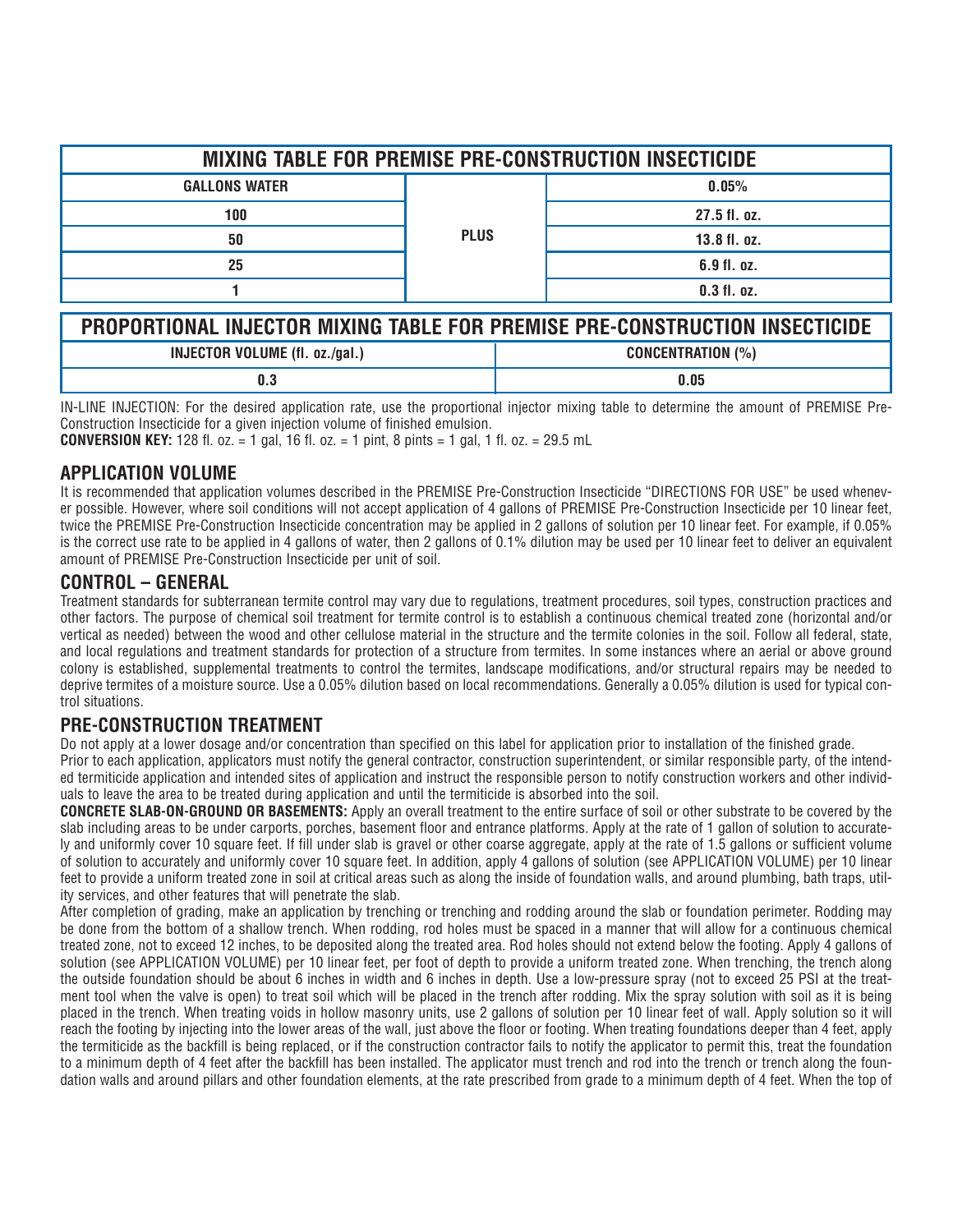the footing is exposed, the applicator must treat the soil adjacent to the footing to a depth not to exceed the bottom of the footing. However, in no case should a structure be treated below the footing.

Rodding in trench followed by flooding of trench and treatment of backfill may provide a better opportunity to achieve a continuous chemical treated zone than using soil rodding alone to establish a vertical termiticide treated zone.

**CRAWL SPACES:** Application must be made by trenching or trenching and rodding downward along the inside and outside of foundation walls, around piers, interior supports in contact with soil, plumbing, and utility services. Apply 4 gallons of solution (see APPLICATION VOLUME) per 10 linear feet, per foot of depth to provide a uniform treated zone. Rodding may be done from the bottom of a shallow trench to top of the footing or a minimum of 4 feet. When rodding, rod holes must be spaced in a manner that will allow for a continuous chemical treated zone to be deposited along the treated area. Rod holes should not extend below the footing. When trenching, the trench should be about 6 inches wide and 6 inches deep. Use a low pressure spray to treat soil which will be placed in the trench, mixing the spray solution with soil as it is being placed in the trench.

**HOLLOW BLOCK FOUNDATIONS OR VOIDS:** Hollow block foundations or voids in masonry resting on the footing may be treated to provide a continuous chemical treated zone in the voids at the footing. Apply 2 gallons of solution per 10 linear feet to the lower part of the void so that it reaches the top of the footing or soil. Treatment of voids in block or rubble foundation walls must be closely examined. Applicators must inspect areas of possible runoff as a precaution against application leakage in the treated areas. Some areas may not be treatable or may require mechanical alteration prior to treatment. All leaks resulting in the deposition of termiticide in locations other than those prescribed on this label must be cleaned up prior to leaving the application site (refer to Precautionary Statements). Do not allow people or pets to contact or reoccupy the contaminated areas of the structure until the clean up is completed.

**TREATMENT AROUND WELLS AND CISTERNS:** Do not contaminate wells or cisterns.

**Structures With Wells/Cisterns Inside Foundations:** Structures that contain wells or cisterns within the foundation of a structure can only be treated using the following techniques:

- 1. Do not apply within 5 feet of any well or cistern by rodding and/or trenching or by the backfill method. Treat soil between 5 and 10 feet from the well or cistern by the backfill method only. Treatment of soil adjacent to water pipes within 3 feet of grade should only be done by the backfill method.
	- a. Trench and remove soil to be treated onto heavy plastic sheeting or similar material or into a wheelbarrow.
	- b. Treat the soil at the rate of 4 gallons of solution per 10 linear feet per foot of depth of the trench, or 1 gallon per 1.0 cubic feet of soil. Mix thoroughly into the soil taking care to contain the liquid and prevent runoff or spillage.
	- c. After the treated soil has absorbed the solution, replace the soil into the trench.

**Structures With Adiacent Wells/Cisterns and/or Other Water Bodies:** Applicators must inspect all structures with nearby water sources such as wells, cisterns, surface ponds, streams, and other bodies of water and evaluate, at a minimum, the treatment recommendations listed below prior to making an application.

- 1. Prior to treatment, if feasible, expose the water pipe(s) coming from the well to the structure, if the pipe(s) enter the structure within 3 feet of grade.
- 2. Prior to treatment applicators are advised to take precautions to limit the risk of applying the termiticide into subsurface drains that could empty into any bodies of water. These precautions include evaluating whether application of the termiticide to the top of the footer may result in contamination of the subsurface drain. Factors such as depth to the drain system and soil type and degree of compaction should be taken into account in determining the depth of treatment.
- 3. When appropriate (i.e., on the water side of the structure), the treated backfill technique (described above) can also be used to minimize offsite movement of the termiticide.

## **RETREATMENT**

Retreatment for subterranean termites can only be performed if there is clear evidence of reinfestation or disruption of the treated zone due to construction, excavation, or landscaping and/or evidence of the breakdown of the termiticide treated zone in the soil. These vulnerable or reinfested areas may be retreated in accordance with application techniques described in this product's labeling. The timing and type of these retreatments will vary, depending on factors such as termite pressure, soil types, soil conditions and other factors which may reduce the effectiveness of the treated zone. Retreatment may be made as either a spot or complete treatment.

When a structure is not known to be reinfested and the treated zone is not disturbed, but where the structure was last treated five or more years ago, retreatment may be performed if, in the judgement of the applicator, it is necessary to ensure adequate protection of the structure. In determining the timing of any retreatment, the applicator should consider efficacy and/or degradation data and/or site-specific conditions and previous experience that indicate a vulnerability of the structure to termite attack.

**Annual retreatment of the structure is prohibited unless there is clear evidence that reinfestation or treated zone disruption has occurred. When another registered termite control product/system is used** as the primary treatment for prevention or control of subterranean termites and is applied to all label-specified areas, PREMISE may be applied as a spot application in a secondary treatment to critical areas of the structure including plumbing and utility entry sites, bath traps, expansion joints, foundation cracks, the outside foundation wall, and areas of known or suspected activity at either a pre-construction or post-construction timing. These secondary treatments must be made applied in amounts and concentration in accordance with label directions relevant to the treatment area(s) to receive the secondary treatment.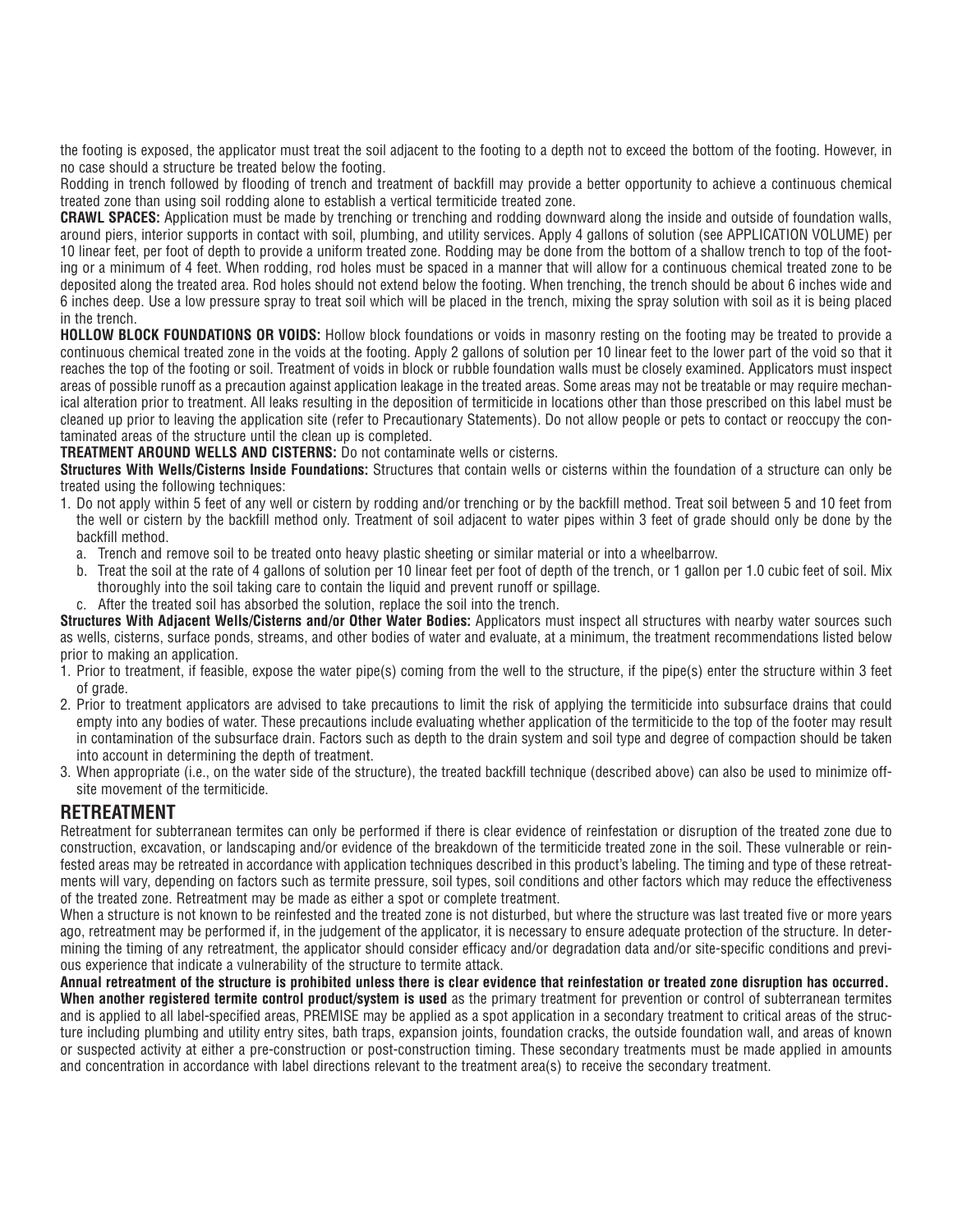## **GENERAL PRECAUTIONS FOR APPLICATIONS**

Do not plant for the purpose of consumption, edible plants into the treated areas of soil.

Avoid contamination of public and private water supplies. Use anti-backflow equipment or an air gap on filling hoses.

Consult State, Federal, or local authorities for information regarding the approved treatment practices for areas in close proximity to potable water supplies.

## **STORAGE AND DISPOSAL**

Do not contaminate water, food, or feed by storage or disposal.

**PESTICIDE STORAGE:** Store in a cool, dry place and in such a manner as to prevent cross contamination with other pesticides, fertilizers, food, and feed. Store in original container and out of the reach of children, preferably in a locked storage area.

Handle and open container in a manner as to prevent spillage. If the container is leaking, invert to prevent leakage. If container is leaking or material spilled for any reason or cause, carefully dam up spilled material to prevent runoff. Refer to Precautionary Statements on label for hazards associated with the handling of this material. Do not walk through spilled material. Absorb spilled material with absorbing type compounds and dispose of as directed for pesticide below. In spill or leak incidents, keep unauthorized people away. You may contact the Bayer Environmental Science Emergency Response Team for decontamination procedures or any other assistance that may be necessary. The Bayer Environmental Science Emergency Response Telephone No. is 1-800-334-7577 or contact Chemtrec at 800-424-9300.

**PESTICIDE DISPOSAL:** Wastes resulting from the use of this product may be disposed of on site (in the treatment area) or at an approved waste disposal facility.

**CONTAINER DISPOSAL:** Triple rinse (or equivalent). Then offer for recycling or reconditioning, or puncture and dispose of in a sanitary landfill, or by incineration, or, if allowed by state and local authorities, by burning. If burned, stay out of smoke.

## **IMPORTANT: READ BEFORE USE**

Read the entire Directions for Use, Conditions, Disclaimer of Warranties and Limitations of liability before using this product. If terms are not acceptable, return the unopened product container at once. By using this product, user or buyer accepts the following conditions, disclaimer of warranties and limitations of liability.

**CONDITIONS:** The directions for use of this product are believed to be adequate and must be followed carefully. However, because of manner of use and other factors beyond Bayer CropScience LP's control it is impossible for Bayer CropScience LP to eliminate all risks associated with the use of this product. As a result, crop injury or ineffectiveness is always possible. All such risks shall be assumed by the user or buyer.

**DISCLAIMER OF WARRANTIES:** TO THE EXTENT CONSISTENT WITH APPLICABLE LAW, BAYER CROPSCIENCE LP MAKES NO OTHER WAR-RANTIES, EXPRESS OR IMPLIED, OF MERCHANTABILITY OR OF FITNESS FOR A PARTICULAR PURPOSE OR OTHERWISE, THAT EXTEND BEYOND THE STATEMENTS MADE ON THIS LABEL. No agent of Bayer CropScience LP is authorized to make any warranties beyond those contained herein or to modify the warranties contained herein. To the extent consistent with applicable law, Bayer CropScience LP disclaims any liability whatsoever for special, incidental or consequential damages, resulting from the use or handling of this product.

**LIMITATIONS OF LIABILITY:** TO THE EXTENT CONSISTENT WITH APPLICABLE LAW, THE EXCLUSIVE REMEDY OF THE USER OR BUYER FOR ANY AND ALL LOSSES, INJURIES OR DAMAGES RESULTING FROM THE USE OR HANDLING OF THIS PRODUCT, WHETHER IN CONTRACT, WARRANTY, TORT, NEGLIGENCE, STRICT LIABILITY OR OTHERWISE, SHALL NOT EXCEED THE PURCHASE PRICE PAID, OR AT BAYER CROP-SCIENCE LP'S ELECTION, THE REPLACEMENT OF PRODUCT.

PREMISE® Pre-Construction is specially formulated and sold by Bayer CropScience LP for the control of insects according to the directions on this label. Bayer has rights to U.S. Patent No. 6,323,224. The purchase price of PREMISE Pre-Construction includes a prepaid license under which purchaser agrees to employ the purchased quantity of PREMISE Pre-Construction only for the above-specified uses under Bayer's United States patent rights and to provide notice of the terms and conditions of this license to any subsequent purchaser. Uses of PREMISE Pre-Construction other than those specified on this label are not licensed through the purchase of this product.

Bayer (reg'd), the Bayer Cross (reg'd), Premise® and Backed by Bayer™ are trademarks of Bayer.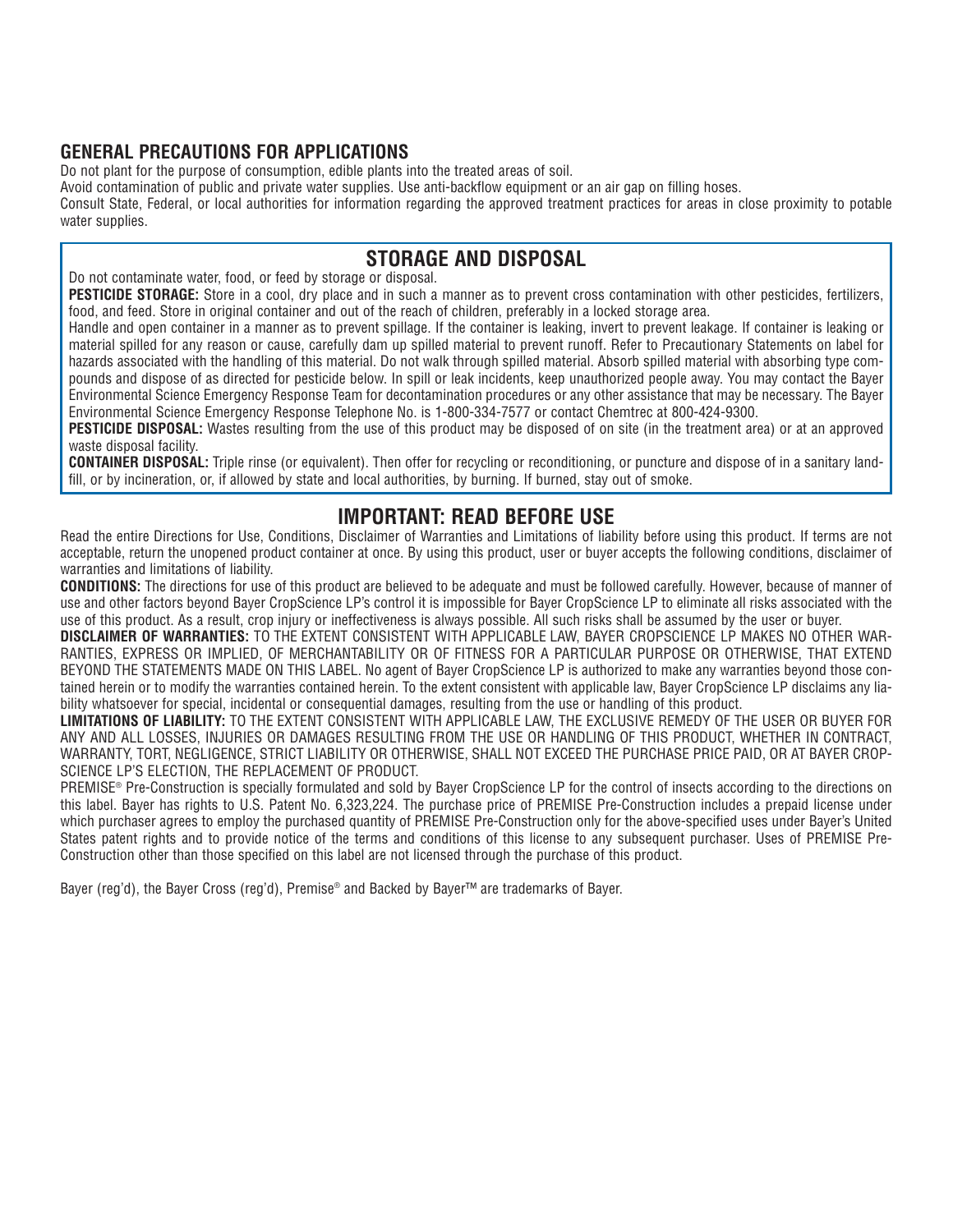

Bayer Environmental Science 2 T. W. Alexander Drive Research Triangle Park, NC 27709 www.BackedByBayer.com Bayer Environmental Science<br>A Business Group of Bayer CropScience LP